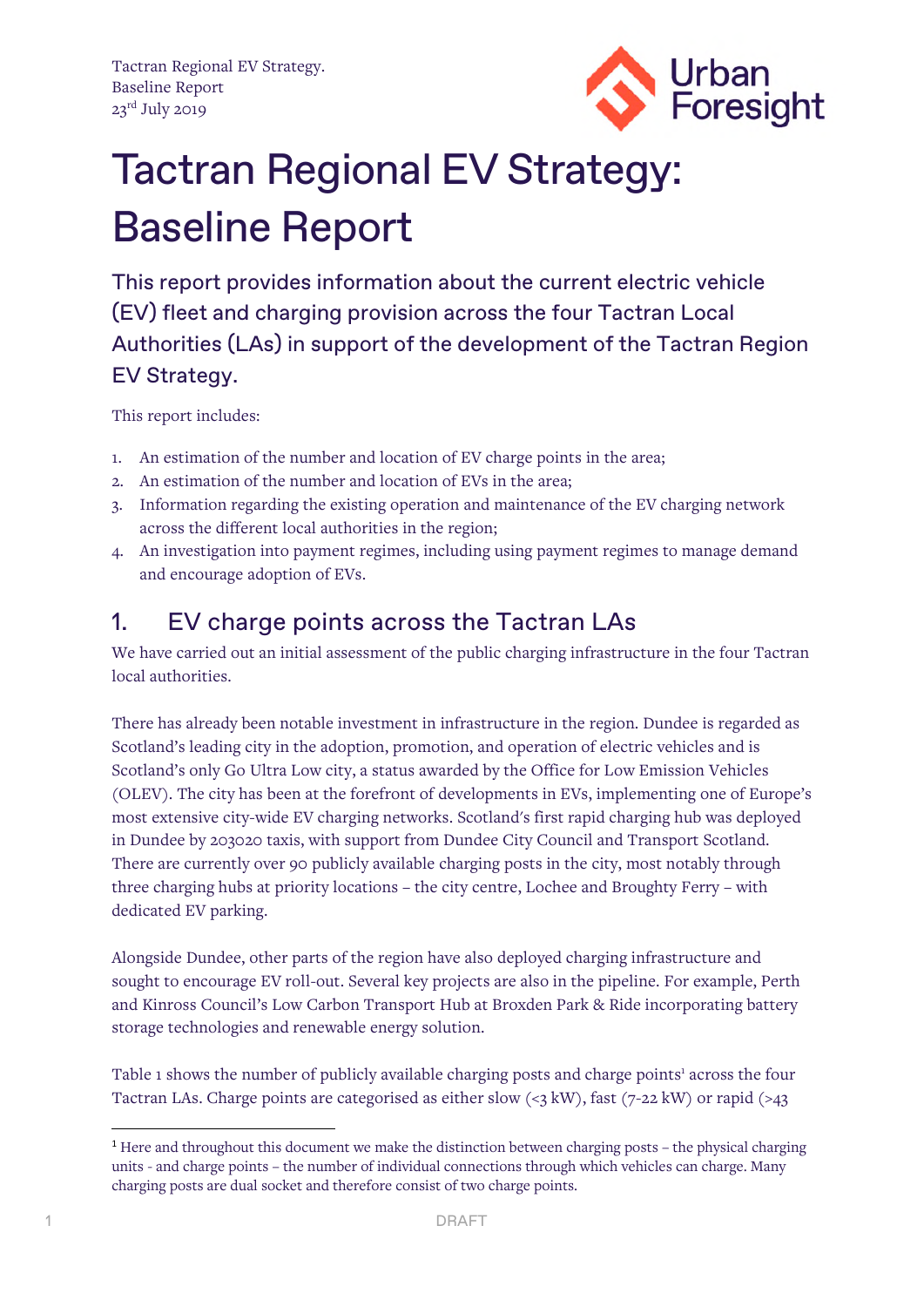

kW).

**Table 1**[: Publicly available charge points across the four TACTRAN LAs in 20192 \(Note this does not include restricted use](#page-1-0)  e.g. workplace, or home chargers, data was sourced from the respective LAs complemented by data from Zapmap).

|                             | <b>Total publicly</b><br>available |                  |                   | <b>Total on CPS network</b> | Type of charging post |       |                   |
|-----------------------------|------------------------------------|------------------|-------------------|-----------------------------|-----------------------|-------|-------------------|
|                             | Charging<br>posts                  | Charge<br>points | Charging<br>posts | Charge<br>points            | <b>Slow</b>           | Rapid | Fast              |
| <b>Angus</b>                | 35                                 | 68               | 3 <sup>2</sup>    | 62                          | $\overline{2}$        | 21    | $12 \overline{ }$ |
| Dundee<br><b>City</b>       | 91                                 | 157              | 75                | 133                         | 3                     | 41    | 47                |
| Perth and<br><b>Kinross</b> | 48                                 | 84               | 3 <sup>1</sup>    | 62                          | $\circ$               | 19    | 29                |
| <b>Stirling</b>             | 29                                 | 55               | 18                | 33                          | $\circ$               | 16    | 13                |

The majority of publicly available EV charge points in Scotland are on the Charge Place Scotland (CPS) network. Across the four TACTRAN LAs it is estimated that 80% are on the CPS Network. The devices which are not on the CPS network are primarily Tesla charge points privately installed in either supermarkets or hotels, such as the 8 Tesla superchargers on the west side of Dundee. Other private networks are becoming established in Scotland such as Ecotricity, Engenie and Polar.

For the Tactran region as a whole there are approximately 111 rapid chargers on the ChargePlace Scotland network. There are also more than 177 fast chargers and approximately 2 slow chargers on the CPS network. In Angus and Stirling there are greater numbers of fast charge points, whereas in Dundee City rapid charge points dominate the publicly available charge point mix.

Transport Scotland has undertaken analysis of data recorded in relation to the use of the CPS network in 2018. Tables 2 and 3 below present an extract of this analysis with statistics pertinent to the Tactran region. The analysis demonstrates how Dundee City has the highest number of charging events across the Scotland. Perth and Kinross has a significantly greater number of charging events than for the average Scottish LA, Angus and Stirling are marginally lower than the average. The low number of households per sq km in Angus, Perth and Kinross, and Stirling, highlights the additional challenges of rurality for these LAs compared to Dundee City.

<span id="page-1-0"></span><sup>&</sup>lt;sup>2</sup> Urban Foresight endeavoured to accurately estimate this number of publicly accessible charge points, but with continual expansion of the charging network, the numbers given here are accurate to the best of our knowledge.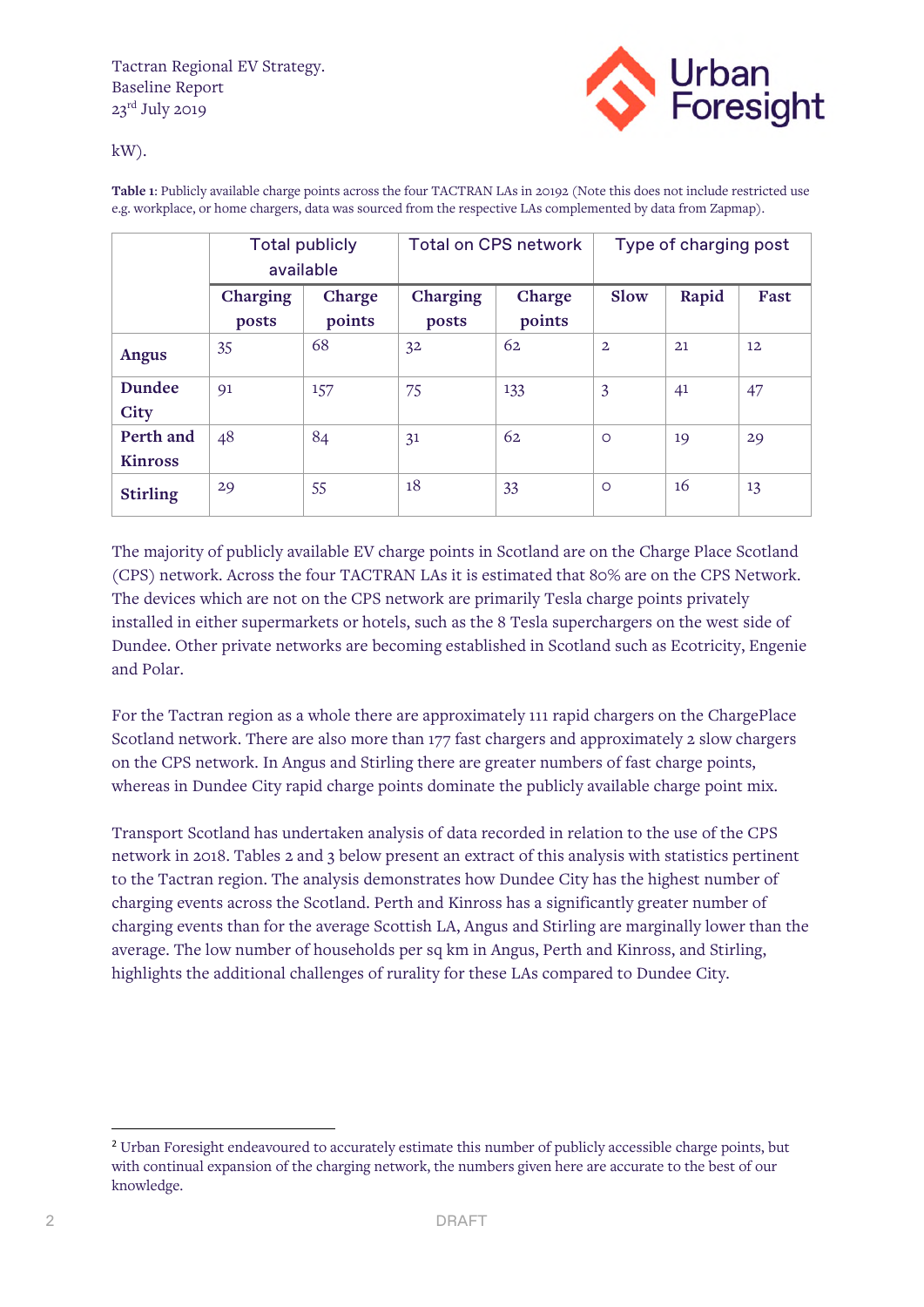

**Table 2**: Charging post utilisation statistics from Transport Scotland's analysis of CPS data

|                                     | Infrastructure<br><b>Statistics</b> | <b>Usage</b><br><b>Statistics</b> |                               | <b>Charging Point Utilisation [by</b><br>Eventl | <b>Charging Point Utilisation [by Time]</b> |                                    |                            | <b>Energy Consumption</b> |                          |
|-------------------------------------|-------------------------------------|-----------------------------------|-------------------------------|-------------------------------------------------|---------------------------------------------|------------------------------------|----------------------------|---------------------------|--------------------------|
| <b>ChargePlace Scotland</b><br>2018 | <b>Total CP</b>                     | <b>Total Events</b>               | <b>Total Events</b><br>per CP | <b>Average Events</b><br>per CP [Per<br>Day]    | <b>Total Time</b>                           | <b>Total</b><br><b>Utilisation</b> | Average<br><b>Duration</b> | <b>Total kWh Drawn</b>    | <b>Average kWh Drawn</b> |
| Angus Council                       | 20                                  | 10,612                            | 531                           | 1.45                                            | 28,219                                      | 16.11%                             | 2.66                       | 108,202                   | 10.20                    |
| Dundee City Council                 | 73                                  | 80.498                            | 1103                          | 3.02                                            | 361,330                                     | 56.50%                             | 4.49                       | 775,232                   | 9.63                     |
| Perth & Kinross Council             | 34                                  | 24,052                            | 707                           | 1.94                                            | 32,666                                      | 10.97%                             | 1.36                       | 263,101                   | 10.94                    |
| <b>Stirling Council</b>             | 16                                  | 12,772                            | 798                           | 2.19                                            | 34,863                                      | 24.87%                             | 2.73                       | 130,267                   | 10.20                    |
| <b>Scotland TOTAL</b>               | 701                                 | 442,856                           | <b>N/A</b>                    | <b>N/A</b>                                      | 1,585,555                                   | <b>N/A</b>                         | <b>N/A</b>                 | 4,220,721                 | <b>N/A</b>               |
| <b>MEAN</b>                         | 22                                  | 13,839                            | 601                           | 1.65                                            | 49,549                                      | 25.82%                             | 3.58                       | 131,898                   | 9.53                     |
| Minimum                             |                                     | 929                               | 62                            | 0.17                                            | 3,534                                       | 2.69%                              | 0.88                       | 11,404                    | 7.58                     |
| Maximum                             | 73                                  | 80.498                            | 1,158                         | 3.17                                            | 361,330                                     | 56.50%                             | 9.04                       | 775,232                   | 12.28                    |

#### **Table 3**: Energy consumption and fiscal and social statistics from Transport Scotland's analysis of CPS data

|                                     | <b>Energy Consumption Costs</b> |                   |                        | <b>Fiscal &amp; Social</b>        |                              |                       |                       |                     |        |                         |
|-------------------------------------|---------------------------------|-------------------|------------------------|-----------------------------------|------------------------------|-----------------------|-----------------------|---------------------|--------|-------------------------|
| <b>ChargePlace Scotland</b><br>2018 |                                 | <b>Total Cost</b> | <b>Average</b><br>Cost | <b>Total</b><br><b>Households</b> | Flats and<br><b>Terraced</b> | Flats and<br>Terraced | Area per<br><b>CP</b> | Household per<br>CP | Area   | Households per sq<br>km |
| Angus Council                       | £                               | 16,230.37         | 1.53<br>£              | 56,135                            | 46%                          | 25,822                | 109.1                 | 2806.8              | 2,182  | 26                      |
| Dundee City Council                 | £                               | 116,284.78        | 1.44<br>£              | 74,354                            | 68%                          | 50,561                | 0.8                   | 1018.5              | 60     | 1,243                   |
| Perth & Kinross Council             | £                               | 39,465.09         | 1.64<br>£              | 71,810                            | 40%                          | 28,724                | 155.5                 | 2112.1              | 5,286  | 14                      |
| <b>Stirling Council</b>             | t                               | 19,540.10         | 1.53<br>£              | 41,250                            | 45%                          | 18,563                | 136.7                 | 2578.1              | 2,187  | 19                      |
| <b>Scotland TOTAL</b>               | £                               | 633,108.11        | N/A                    | 2,595,031                         | N/A                          | 1,509,064             | N/A                   | N/A                 | 77,925 | N/A                     |
| <b>MEAN</b>                         | £                               | 19.784.63         | £<br>1.43              | 81,095                            | 58%                          | 47,158                | 111.16                | 3701.90             | 2,435  | 33                      |
| <b>Minimum</b>                      |                                 | 1.710.61          | 1.14                   | 11,180                            | 15%                          | 1,789                 | 0.82                  | 746.13              | 60     |                         |
| Maximum                             | £                               | 116,284.78        | 1.84<br>f              | 308.293                           | 85%                          | 262.049               | 1115.62               | 9889.00             | 25,659 | 1,757                   |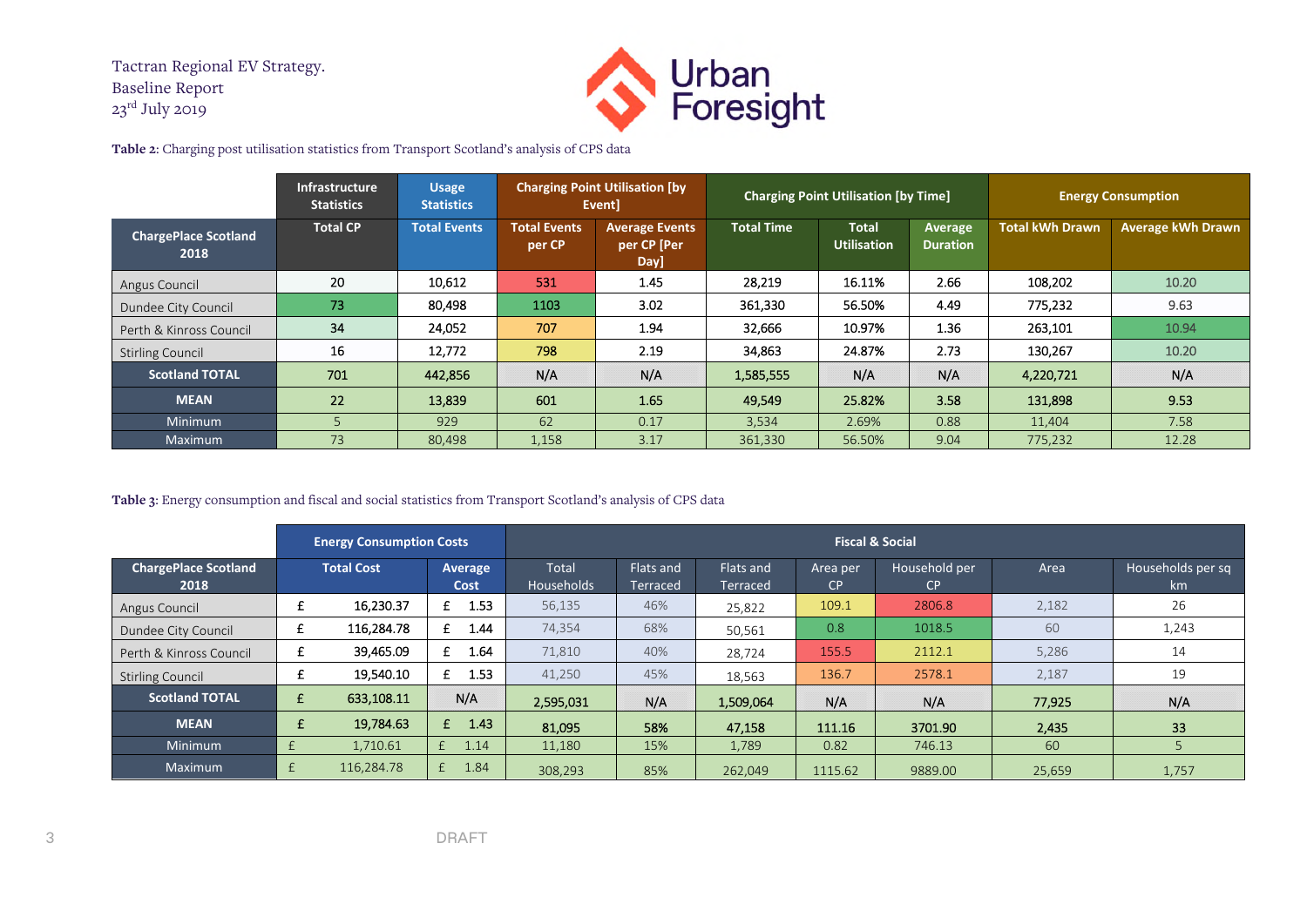

#### 2. EVs across the Tactran LAs

The Department for Transport (DfT) publishes the number of EV registrations by Local Authority (LA) on an annual/quarterly basis. Table 4 presents figures for the past seven years for each of the four local authorities and for Scotland as whole. Figure 1 illustrates these same data as a percentage of total vehicle registrations and shows growth over time.

| Region/Local<br>Authority | 2011<br>Q4 | 2012<br>Q4 | 2013<br>Q4 | 2014<br>Q4 | 2015<br>Q4 | 2016<br>Q4 | 2017<br>Q4 | 2018<br>Q4 |
|---------------------------|------------|------------|------------|------------|------------|------------|------------|------------|
| Scotland                  | 241        | 448        | 673        | 1547       | 2915       | 4563       | 7089       | 10854      |
| Angus                     | $\circ$    | $\circ$    | 14         | 35         | 63         | 91         | 132        | 219        |
| <b>Dundee City</b>        | 27         | 64         | 74         | 126        | 159        | 205        | 264        | 347        |
| <b>Perth and Kinross</b>  | $\circ$    | 11         | 17         | 39         | 87         | 150        | 248        | 357        |
| <b>Stirling</b>           | $\circ$    | 12         | 24         | 54         | 133        | 316        | 590        | 959        |

**Table 4**: EV Registrations



Figure 1: EV registrations as a percentage of total car/LGV registrations 2011-2018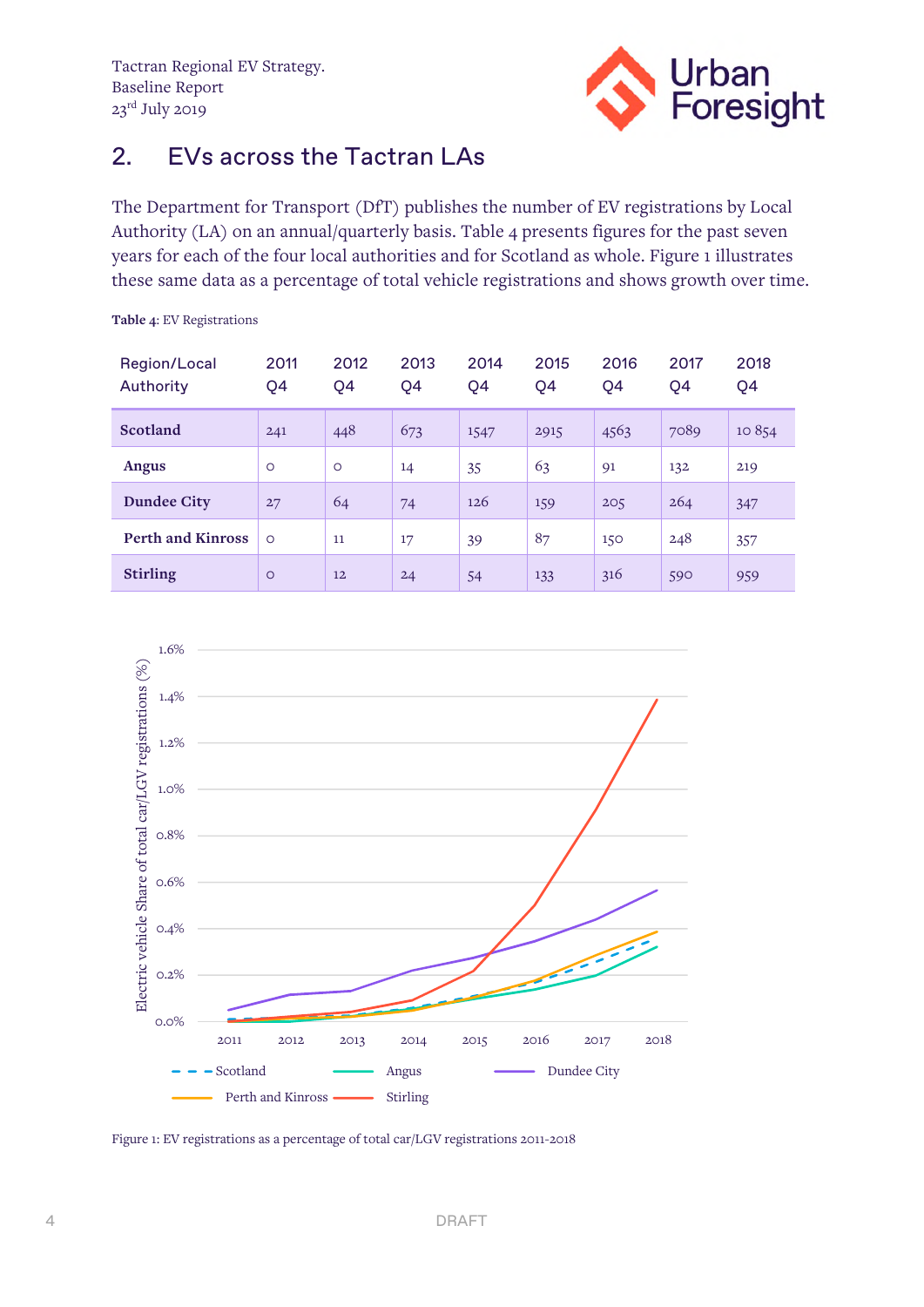

However, using vehicle registration this way as a proxy for actual EV usage in the region is limited, mainly due to the fact that many vehicles used and located in the region will be registered elsewhere. Leased vehicles are registered to the vehicle leasing company and therefore in the DfT stats they are attributed to the company location rather than where they are operational. There are approximately 1.[3](#page-4-0) million business fleet leases<sup>3</sup> in the UK, and lease vehicles represent a high proportion of taxis and council fleets. Therefore, when, for example, an LA leases an EV it is unlikely to be accounted for by DfT registration statistics in the LA where it is operated.

Another source of data which could help improve this estimate is data relating to Charge Place Scotland charging sessions. This data includes a unique – and anonymised – identifier for each user of the network and therefore it is possible to determine the number of different users utilising public charging infrastructure in the region.

Through Charge Place Scotland data for each region, we can estimate the number of EVs from the charging user IDs of these publicly available charge points. Building on this from discussions with LAs regarding charging behaviour from their taxi and fleet vehicles we can estimate how many additional vehicles which usually charge in restricted areas there are in the LA. This analysis in summarised in Table 5 and Figure 2 below.

|                   | EV registrations<br>(sourced from DfT) | Unique CPS IDs | Number that charged<br>more than once a month |
|-------------------|----------------------------------------|----------------|-----------------------------------------------|
| Angus             | 219                                    | 820            | 156 (19%)                                     |
| Dundee City       | 347                                    | 1737           | 608(35%)                                      |
| Perth and Kinross | 357                                    | 2289           | 353 $(15%)$                                   |
| <b>Stirling</b>   | 959                                    | 1378           | 117(13%)                                      |

**Table 5**: EV registrations (2018 sourced from DfT) and unique CPS IDs by LA (sourced from LA for 2018 CPS charging sessions)

<span id="page-4-0"></span><sup>3</sup> https://www.bvrla.co.uk/uploads/assets/uploaded/bb08da98-45da-4ee2-864ec02e7bc17842.pdf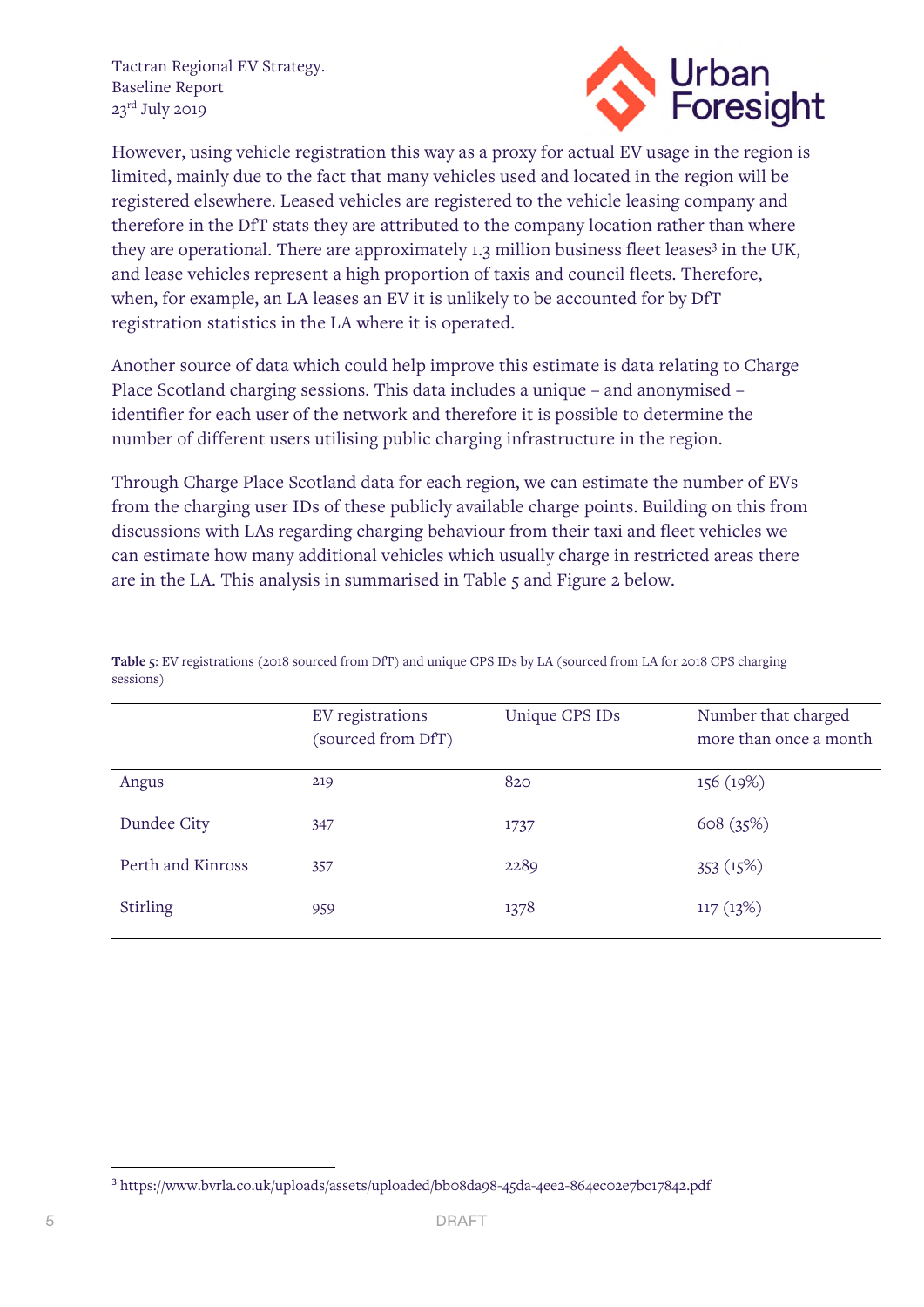#### Tactran Regional EV Strategy. Baseline Report  $23^{\text{rd}}$  July 2019





**Figure 2**: Frequency of CPS charging events in different LAs in 2018 (data sourced from LAs)

A large number of CPS IDs only recorded one charging session or less a month. By assuming an EV is primarily located in an area if it is charging on average of once a month. there is clearly a large disparity between this number and the number of EVs registered (see Table 5). The DfT EV registration figures given here represent the number of vehicles with their V5C registration documents registered to the LA. Given that many council vehicles are leased, the V5C documents do not reflect how many EVs are leased and are therefore operating in the area. Even by estimating the number of EVs using the CPS data (assuming that an EV that charges an average of once a month is based in the LA) this cannot properly account for EVs that only charge at home or utilizing private workplace charge points. Given that charging tariffs are currently free for charge points on the CPS network it is likely that many EV drivers will take advantage of this incentive rather than paying for electricity from their home charge point, therefore it is likely that this estimate is more representative. Estimating the number of EVs in a LA is challenging without home charging data but using CPS IDs currently gives a more representative figure than the DfT registration data.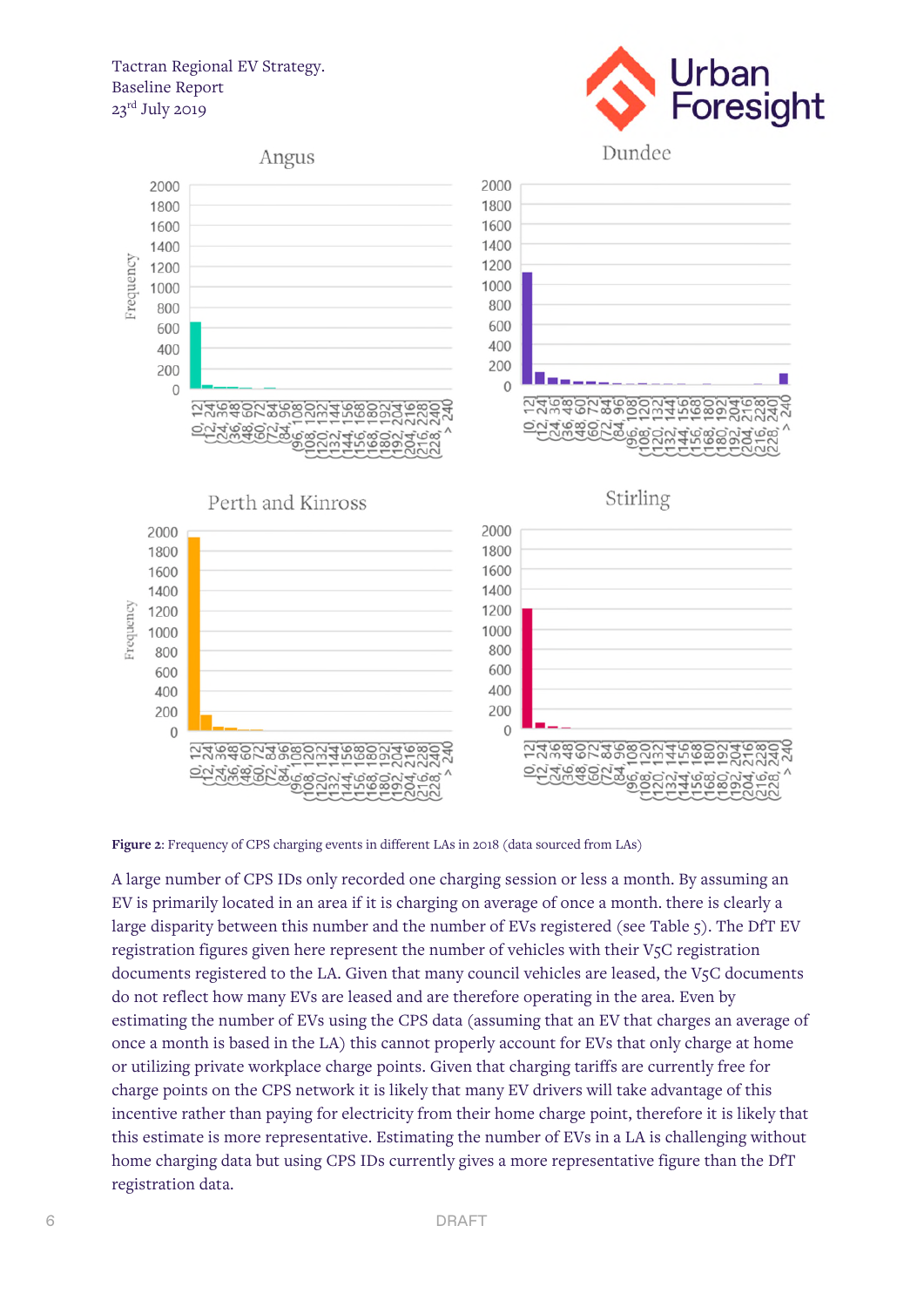

## 3. Operation and Maintenance of the EV charging network

Each LA manages its own network of EV charge points. In each LA different sections of the council are responsible for this. The Charge Place Scotland back office system records all charging events including the user ID, the length of charging session and energy drawn. All LAs received funding from Transport Scotland for maintenance and warranty package for their EV charging network which will continue until December 2022.

The costs for the maintenance, warranty and comms of the EV charging network will be variable depending on how suppliers are procured. As a guideline, the maintenance fee per dual-headed 7 kW - 22 kW post would usually be at least £600 per year. This cost would cover annual preventative maintenance / warranty as well as the sim-card/connection to the supplier's back office management system. For higher-powered, rapid chargers, the costs would be higher at least £1,800 per annum. These estimates are sourced from Dundee City Council based on historical operational costs. Based on the currently installed charging infrastructure in 2019 the cost for maintaining the current publicly available charging provision on the CPS network annually would be approximately £60k, £138.6k, £75.6k and £31.8k in Angus, Dundee City, Perth and Kinross, and Stirling respectively.

Maintenance of charge points will be covered by TS until 2022. When TS no longer cover the maintenance costs for charge points in Scotland, LAs need to ensure that revenue from charging sessions can cover these ongoing costs to ensure that the network of charge points remains reliable for users.

#### 4. Payment regimes

To date, EV charge points on the Charge Place Scotland network have been free to use for EV drivers. However, this is likely to change with councils implementing their own tariffs. For example, Dundee City Council are proposing a new charging tariff of 15p per kwh + 38p connection charge per transaction, with possible public discount.

In this section the tariffs for the different private networks are detailed, to indicate the variation of tariffs already in use. Table 6 provides an overview of charging tariffs adopted by different public and privately operated charging networks across the UK. There is a clear variety of different charging and payment mechanisms currently in operation.

EV charging tariffs can be used to encourage different types of behaviour such as to discourage charging at times of peak electricity demand when there could be strain on local distribution grids. Price variations for charging at different times of the day could be effective at controlling when users charge. A tariff could be structured that informs consumers of rates in advance. Vehicles can also be programmed to begin charging at a set time when preferential pricing begins, therefore acting as a financial incentive for users. Similarly, the charging of vehicles can be remotely interrupted (i.e. paused) to reduce the costs of charging at a specific time.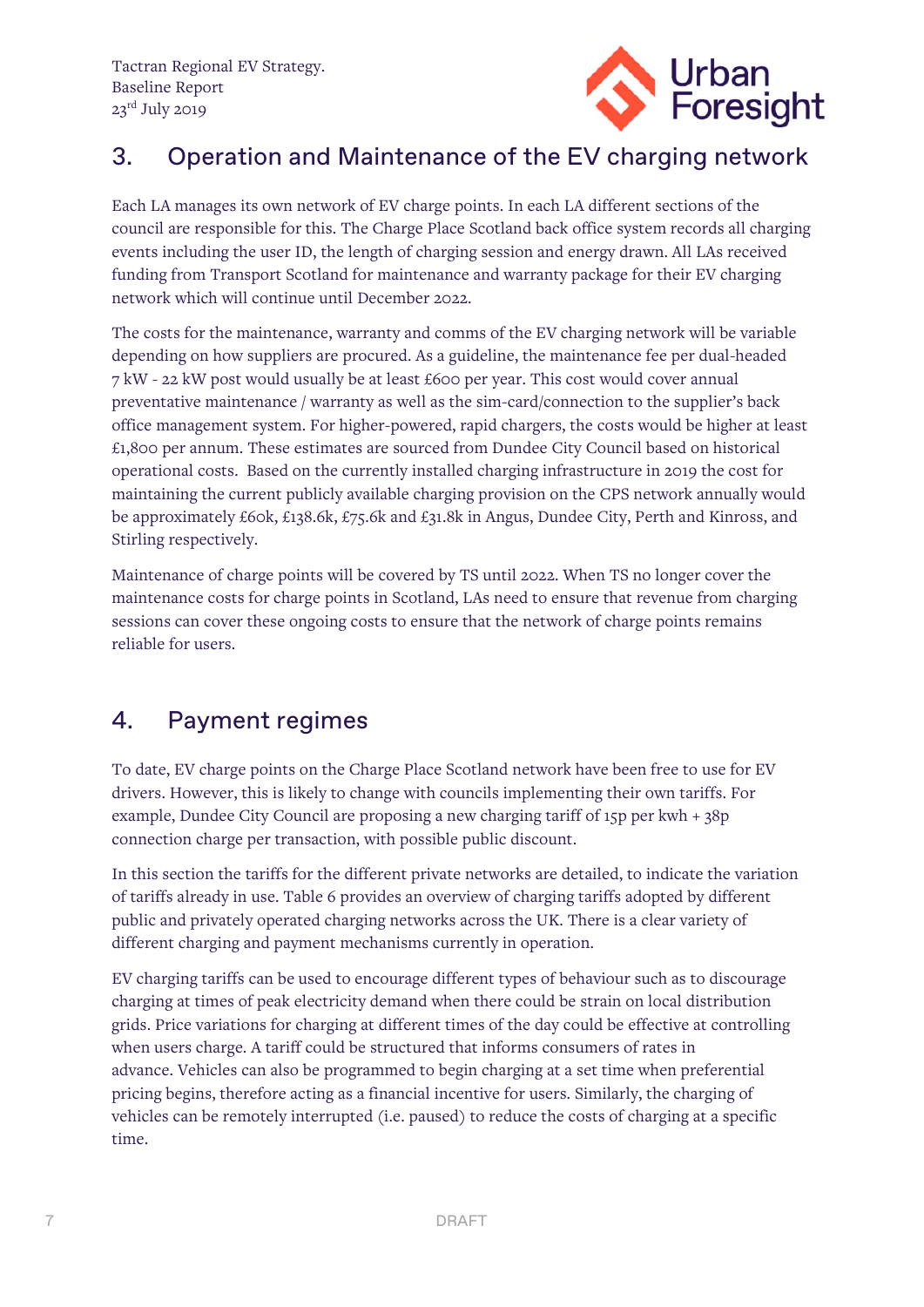

**Table 6**: Review of tariffs introduced across the UK and Ireland

| <b>Network</b>           | <b>Connection fee</b>    | <b>Minimum Fee</b>       | Price per kWh                   | <b>Overstay Charge</b>                              | Price for charging 30kWh<br>vehicle from empty to<br>80% (24 kWh) |
|--------------------------|--------------------------|--------------------------|---------------------------------|-----------------------------------------------------|-------------------------------------------------------------------|
| Charge Place<br>Scotland | Free                     |                          | Free                            |                                                     | Free                                                              |
| Moray Council            |                          | $\overline{\phantom{a}}$ | £3.80 per session               |                                                     | £3.80                                                             |
| Highland Council         | $\overline{\phantom{a}}$ | £1.50                    | 15p/kWh                         | $\overline{\phantom{a}}$                            | £3.60                                                             |
| Shetland Council         | $\overline{\phantom{a}}$ | £1.50                    | 15p/kWh                         | $\overline{\phantom{a}}$                            | £3.60                                                             |
| ESB Ecars (ROI)          | Free                     | ÷,                       | Free                            |                                                     | Free                                                              |
| ECARNI (NI)              | Free                     | ÷                        | Free                            | $\overline{\phantom{a}}$                            | Free                                                              |
| Charge Your Car<br>(UK)  | £1                       | $\overline{\phantom{a}}$ | Varies: Free-£4.50 per<br>hour+ | Varies: some rapids<br>charged £5 after 1st<br>hour | Varies (Minimum: £1)                                              |
| Shell                    | Free                     |                          | $39p/kWh -$                     |                                                     | £7.50                                                             |
| Polar Plus               | £1.20                    |                          | Varies: Free to<br>10.8p/kWh    |                                                     | £2.59                                                             |
| Polar Instant (non-      | £1.20                    |                          | £1 per hour 13A 3kW             |                                                     | 3kW: £11.20                                                       |
| members)                 |                          |                          | units.                          |                                                     | 3.6kW: £14.20                                                     |
|                          |                          |                          | £1.50 per hour for type 2       |                                                     | 7kW: £8.20                                                        |
|                          |                          |                          | units $-$ (3.6kW, 7kW,          |                                                     | 11kW: £5.20                                                       |
|                          |                          |                          | 11kW, 22kW)                     |                                                     | 22kW: £3.20                                                       |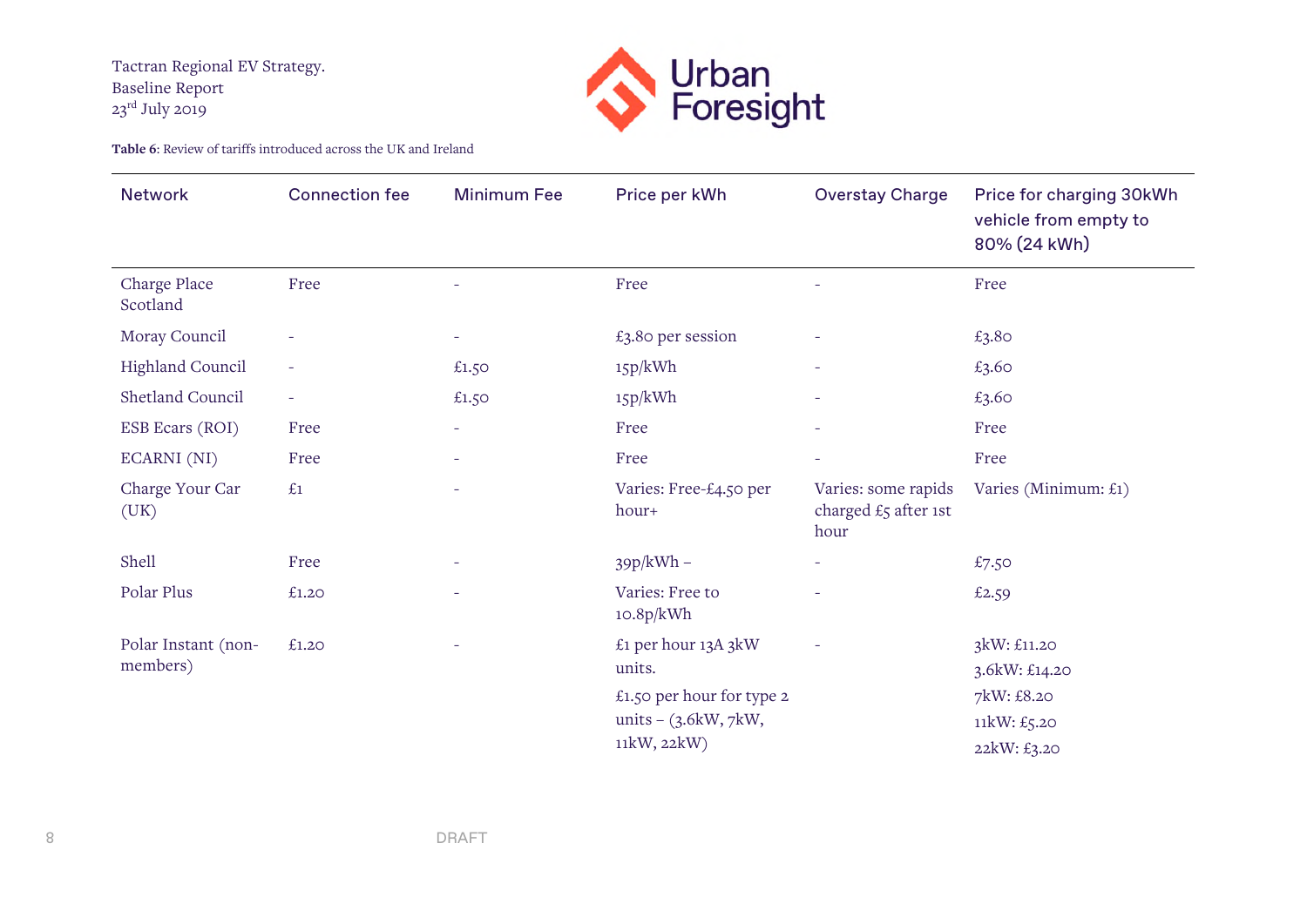

| <b>Network</b>                         | <b>Connection fee</b>                                         | <b>Minimum Fee</b> | Price per kWh                                                                          | <b>Overstay Charge</b>                                          | Price for charging 30kWh<br>vehicle from empty to<br>80% (24 kWh) |
|----------------------------------------|---------------------------------------------------------------|--------------------|----------------------------------------------------------------------------------------|-----------------------------------------------------------------|-------------------------------------------------------------------|
| Polar Instant (non-<br>members) Rapids | £1.20                                                         |                    | £6 per 30 minutes                                                                      |                                                                 | £7.20                                                             |
| Ecotricity                             |                                                               |                    | Fast Charging - 30p/kWh<br>(Ecotricity customers<br>$15p/kWh$ ).<br>Slow Charge - Free |                                                                 | Fast Charging - £7.20<br>Ecotricity - £3.60                       |
| Source London Fast<br>(Reserve scheme) | Full membership:<br>$\pounds$ 4 monthly<br>Flexi - £10 on off |                    | $Full - 9.5p/min$<br>$Flexi - 11.9p/min$<br>$PAYG - 14.3p/min$                         | Full $£8.64$ (8pm $-$<br>7am)<br>Flexi - £14.16 (8pm<br>$-7am)$ | Full - $£2.85$<br>Flexi - £3.57<br>PAYG - £4.29                   |
| Source London 3-<br>7kW                | Full membership:<br>$£4$ monthly<br>Flexi - £10 on off        |                    | Full - $3.6p/minute$<br>$Flexi - 5.9p/min$<br>$PAYG - 7p/min$                          |                                                                 | $3kW: - £21.60$<br>$7$ kW: ~ £9.26                                |
| Genie Point 7kW-<br>22kW               | £0.50                                                         |                    | 30p/kWh                                                                                | £10 overstay charge<br>over 4 hours                             | £7.70                                                             |
| Genie Point Rapids                     | £1.80                                                         |                    | 30p/kWh                                                                                | £10 overstay charge<br>over 1 hour + each<br>subsequent hour    | £9                                                                |
| Plugged-In Midlands                    | Plus: free<br>Instant: £1.20                                  |                    | Free - $10.8p/kWh$                                                                     |                                                                 | £3.79                                                             |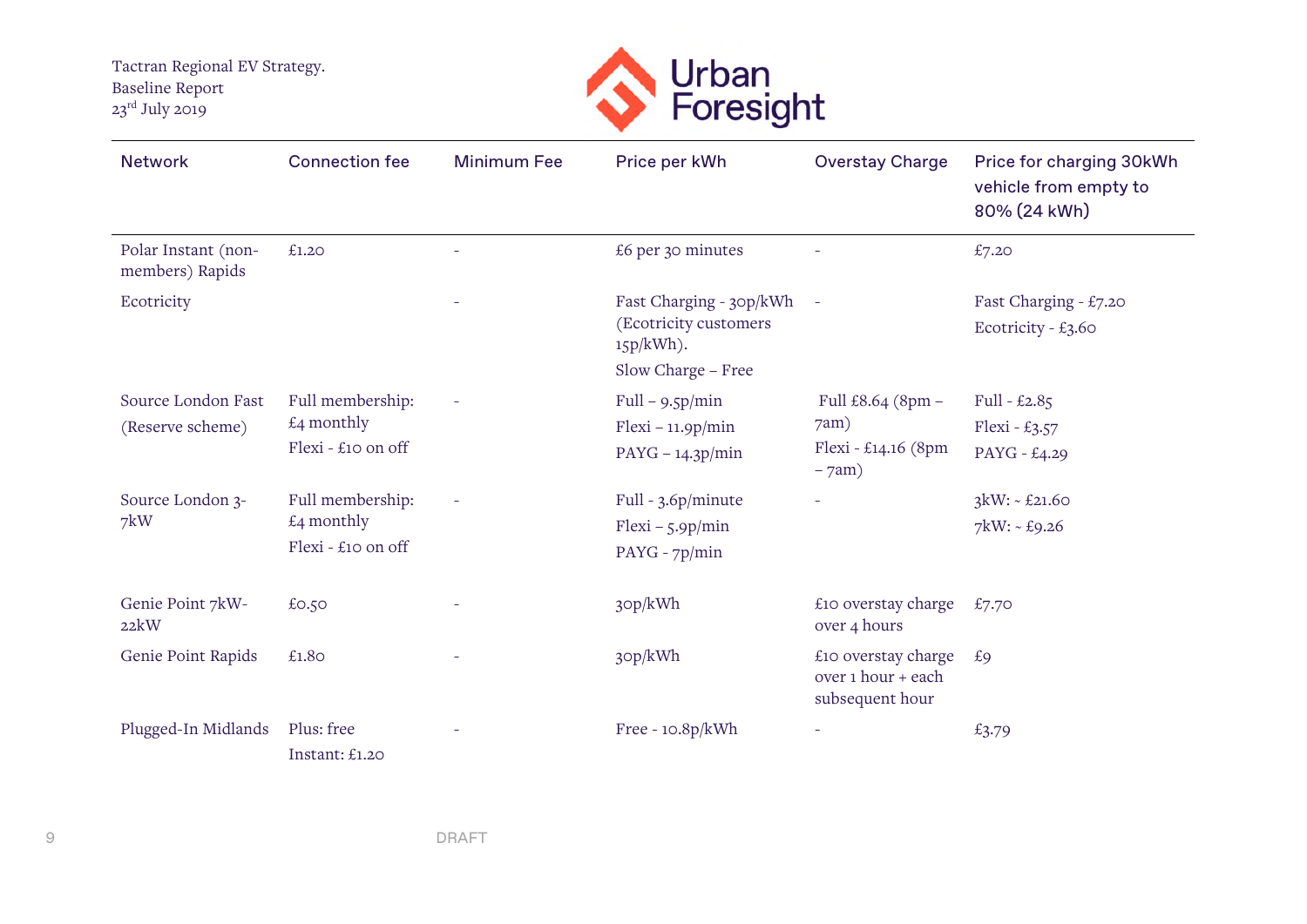

| <b>Network</b>                                | <b>Connection fee</b>      | <b>Minimum Fee</b>       | Price per kWh      | <b>Overstay Charge</b> | Price for charging 30kWh<br>vehicle from empty to<br>80% (24 kWh) |
|-----------------------------------------------|----------------------------|--------------------------|--------------------|------------------------|-------------------------------------------------------------------|
| GMEV (Manchester)<br>operated by CYC          | £1                         |                          | Free               |                        | £1                                                                |
| Source West 3kW-<br>7kW                       | £1                         |                          | Free               |                        | £1                                                                |
| Source West Rapid                             | (£1 if no charging<br>fee) | $\overline{\phantom{a}}$ | £4.50 for 1st hour | £5 after 1st hour      | £1 / £4.50                                                        |
| ChargerNet Rapid                              | Free                       |                          | £4 for 1st hour    | £12 after 1st hour     | £4                                                                |
| Recharge<br>(Liverpool)                       | £1                         |                          | Free               | ÷                      | £1                                                                |
| Energise                                      | £1                         |                          | Free               |                        | £1                                                                |
| Engenie (Rapids)<br>(Cheshire &<br>Hampshire) | $\overline{\phantom{a}}$   |                          | 36p/kWh            |                        | £8.64                                                             |
| LiFe (North West)                             | $\overline{\phantom{a}}$   | £2                       | 30p/kWh            |                        | £7.20                                                             |
| EV Driver (Suffolk)                           | Free                       | $\overline{\phantom{a}}$ | 25p/kWh            | ÷                      | £6                                                                |
|                                               | RFID fee: £8               |                          |                    |                        |                                                                   |
| Instavolt (rapids)                            | ÷                          |                          | 35p/kWh            |                        | £8.4                                                              |
| <b>BP</b>                                     | £1.20                      |                          | Plus: 10.8p/kWh    |                        | £3.79                                                             |
|                                               |                            |                          | Instant: £6/30mins |                        |                                                                   |
|                                               |                            |                          | 20p/min            |                        |                                                                   |